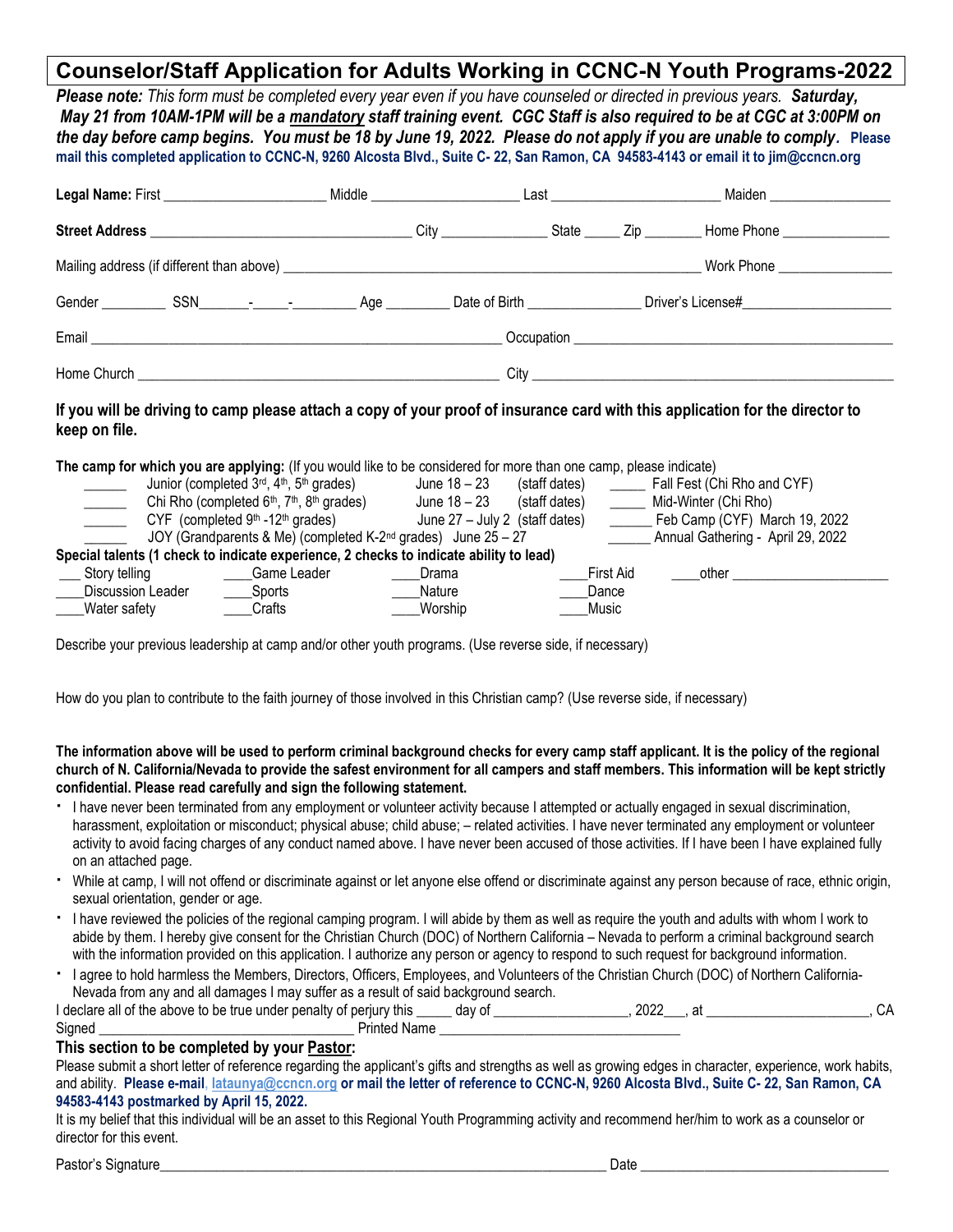### Camp Counselor Covenant Christian Church (Disciples of Christ) of Northern California—Nevada

In order to help create an environment in which faith may be deepened and Christian community experienced ...

I agree to be an authentic adult...by setting an example of a Christian life style.

I agree to be physically and emotionally "present"... by being enthusiastic about participating in all of camp.

I agree to be a good listener…by understanding that it is more important that campers be heard and understood than it is for me to speak "words of wisdom."

I agree to be part of the "team"... by pulling my share of the load.

I agree to be a servant leader…by supporting the director(s), other staff, and the campers.

I agree to be "shock proof"... by maintaining my "cool" and my sense of humor. I will be firm when necessary, but will not embarrass or belittle campers in front of others.

I agree to be "human"...by being able to acknowledge my mistakes and accept the consequences; by knowing my limits and accepting help from my fellow staff. I will try to learn from others and allow campers to learn from each other and from me.

I agree to be clear, open and honest in my communication… in order to be a model for campers

I agree to model safe touch and appropriate behavior… with campers and other staff. When I am in doubt about appropriateness of behavior, I will seek the counsel of my director(s).

I agree to be a mandated reporter... by reporting all incidents of witnessed or verbally shared abuse.

I agree to act responsibly... by adhering to all of the rules, policies, and procedures of the camping program of the Christian Church of Northern California-Nevada.

I do \_\_\_\_or I do not \_\_\_\_ give my permission for CCNC-N to use photos of me for camp promotional materials.

I have read and agree to abide by the Camp Counselor's Covenant, the Policy for Off-Season Counselor/Camper, Contact, and the Cyber Policy. I understand that serious violation of this covenant may result in my going home and prevent me from participating in future Regional Youth programming.

#### For Summer 2022

I agree to abide by any and all special COVID Nonpharmaceutical Interventions (NPI) deemed appropriate by the Outdoor Ministries Committee during in-person camps. These will include but not be limited to wearing approved mask types, maintaining physical distances, frequent hand washing/sanitizing, smaller group and cabin sizes, being outdoors for most activities, providing optimum ventilation, as well as alternate bathroom and dining protocols as directed by camp Codirectors.

Counselor's signature example of the state of the state of the state of the state of the state of the state of the state of the state of the state of the state of the state of the state of the state of the state of the sta

Note: Smoking: 1) is unhealthy, 2) interrupts camp community by isolating individuals, and 3) represents a serious fire danger at C.G.C. Therefore, the Outdoor Ministries committee has decided that all regional youth camps at CGC will be smoke-free for all campers and staff (regardless of age).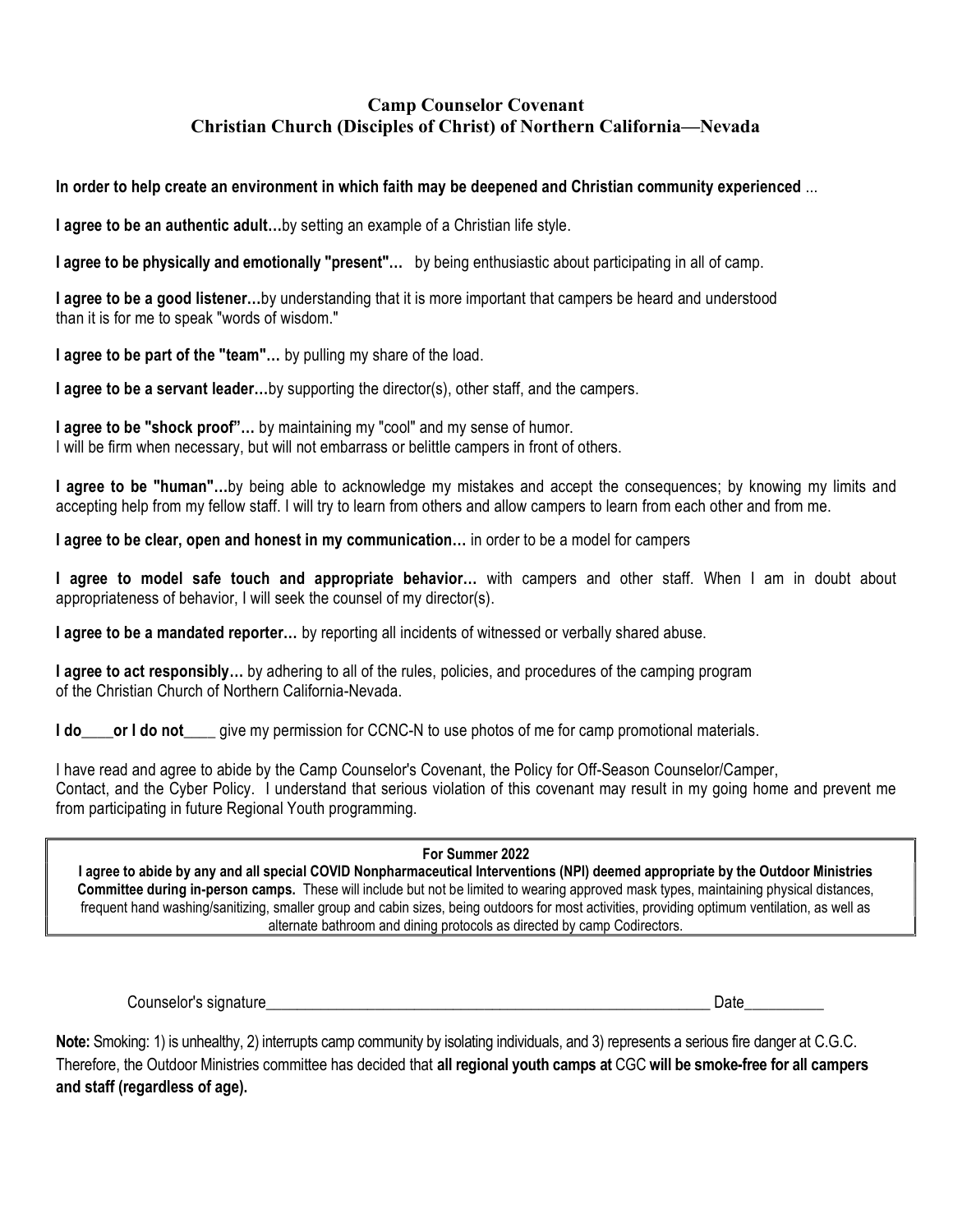# Adult Medical Form for Camps – 2022

| Last Name | First Name    |        |                                                                    | Middle Name |  |
|-----------|---------------|--------|--------------------------------------------------------------------|-------------|--|
| Address   |               | Citv   |                                                                    | State       |  |
| Age       | Date of birth | Gender | Camp (circle one): Junior / Chi Rho / CYF/ JOY (Grandparents & Me) |             |  |

The following information is required to ensure that your individual needs are met while attending camp. Information is confidential and will be made available only to those people who are directly responsible for your well being. In the event of an emergency, every effort will be made to contact the emergency contact. No person will be allowed to attend camp without a completed and signed copy of this form.

#### MEDICAL HISTORY: Have you been subject to any of the following? Please check all that apply.

|                    | In past year | More than 1 year ago |                  | In past year | More than 1 year ago |
|--------------------|--------------|----------------------|------------------|--------------|----------------------|
| <b>Diabetes</b>    |              |                      | Hyperactivity    |              |                      |
| Epilepsy           |              |                      | Convulsions      |              |                      |
| Heart disease      |              |                      | Fainting spells  |              |                      |
| Rheumatic fever    |              |                      | Tires easily     |              |                      |
| Chicken pox        |              |                      | Nosebleeds       |              |                      |
| Rubella            |              |                      | Eye/ear problems |              |                      |
| Mumps              |              |                      | Fractures        |              |                      |
| Whooping cough     |              |                      | Muscle sprains   |              |                      |
| Scarlet fever      |              |                      | Depression       |              |                      |
| Hepatitis          |              |                      | Other (specify)  |              |                      |
| Encephalitis       |              |                      |                  |              |                      |
| Emotional problems |              |                      |                  |              |                      |

|                       |  |                                                                                             | Are your immunizations up to date? ________ Date of last tetanus booster: ___________________ Date of last DPT booster: _______________                    |
|-----------------------|--|---------------------------------------------------------------------------------------------|------------------------------------------------------------------------------------------------------------------------------------------------------------|
| Usual source of care: |  |                                                                                             |                                                                                                                                                            |
|                       |  |                                                                                             |                                                                                                                                                            |
|                       |  |                                                                                             |                                                                                                                                                            |
|                       |  |                                                                                             | Glasses? ________________Contact Lenses? _________________Dates of COVID-19 vaccines________________                                                       |
|                       |  |                                                                                             |                                                                                                                                                            |
|                       |  |                                                                                             | Are you currently under care of a physician? _________________ Counselor? ______________ If yes, please give additional information: _____________________ |
|                       |  |                                                                                             |                                                                                                                                                            |
|                       |  |                                                                                             |                                                                                                                                                            |
|                       |  | Are there activities that you should not participate in while at camp? $\Box$ Yes $\Box$ No |                                                                                                                                                            |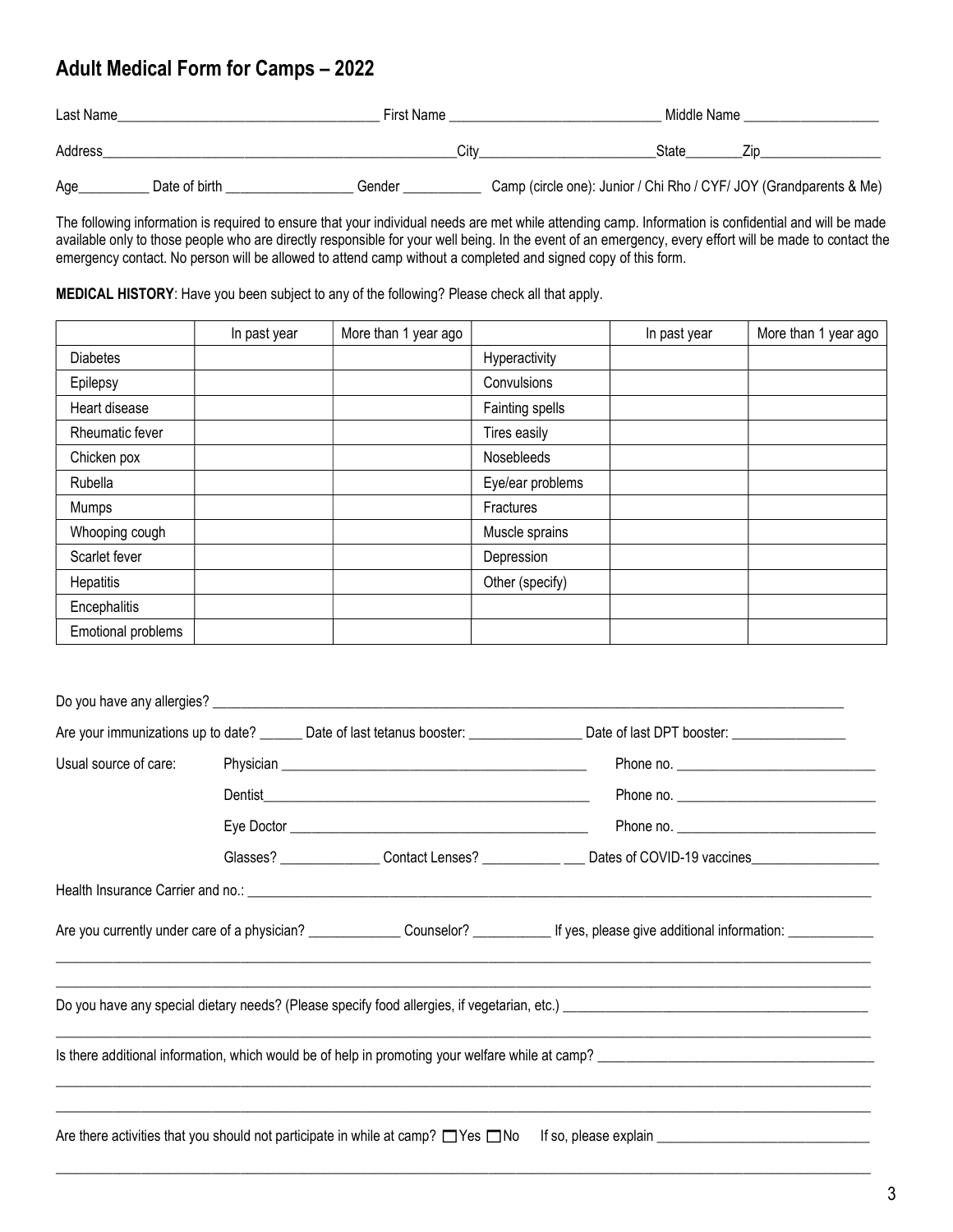#### As-needed Medications

If you do not wish to be treated using the following medications in the event of the presence of the symptoms indicated, please check the "No" column. If the treatment listed below is acceptable for the corresponding symptoms, do not bring the listed medication unless you take them on a regular basis. These non-prescription drugs will be provided. (Generic brands may be substituted for name brands listed here.)

| <b>Symptoms</b>       | Treatment                                                | <b>NO</b> | <b>Symptoms</b>         | <b>Treatment</b>                                        | <b>NO</b> |
|-----------------------|----------------------------------------------------------|-----------|-------------------------|---------------------------------------------------------|-----------|
| Upper Abdominal Pain  | Liquid Maalox                                            |           | Fever, Flu; Headache    | Ibuprofen, Acetaminophen                                |           |
| Nausea                | Maalox                                                   |           | <b>Menstrual Cramps</b> | Ibuprofen, Acetaminophen                                |           |
| Allergy, Hives, Bites | Chlortrimatron, Benadryl                                 |           | Muscle Spasm            | Ibuprofen                                               |           |
|                       |                                                          |           | Poison                  | Ipecac or Charcoal<br>Doctor will be called first       |           |
| Constipation          | Milk of Magnesia                                         |           | Rash                    | <b>Cortaid Cream</b>                                    |           |
| Cough                 | Robitussin DM                                            |           | <b>Sinusitis</b>        | Sinutab                                                 |           |
| Cuts                  | Hibaclens and Polysporin                                 |           | Sore Throat             | Throat Lozenge,<br>Acetaminophen                        |           |
| Diarrhea              | Imodium AD                                               |           | Sunburn                 | Solarcaine (if not allergic to -<br>caines) & Ibuprofen |           |
| Earache               | Auralgan (if not allergic to -caines),<br>Sinutab, Afrin |           | Vomiting                | Pedialite                                               |           |
| Eye Irritation        | Visine AC                                                |           |                         |                                                         |           |

Medications: Please list amount and times for each medication that you take on a regular and as needed basis. (Inhalers, adrenaline-EpiPens) This information can be updated at any time or when you arrive at camp. All medications must be in their original packaging and will be administered by the health supervisor during camp. All medicines, including vitamins, must be turned over to the camp health care supervisor.

| Medication | Dosage | Interval | Purpose |
|------------|--------|----------|---------|
|            |        |          |         |
|            |        |          |         |
|            |        |          |         |
|            |        |          |         |

#### Medical Release Statement (MUST be signed)

I came in good health. I will notify the camp director if I am exposed to any communicable disease during the two weeks prior to attending camp.

In case of medical emergency, I give my permission to the physician to allow \_\_\_\_\_\_\_\_\_\_\_\_\_\_\_\_\_\_\_\_\_\_\_\_\_\_\_\_\_\_\_\_\_\_ (person selected by the nurse or camp director to authorize treatment) to secure proper treatment for, hospitalize and order injection, anesthesia or surgery for me.

| Signature                                     |      | <b>Printed Name</b> |          | Date |
|-----------------------------------------------|------|---------------------|----------|------|
| In case of medical emergency, please contact_ |      |                     | Relation |      |
| <b>Phone Numbers:</b>                         | Home | Office              | Mobile   |      |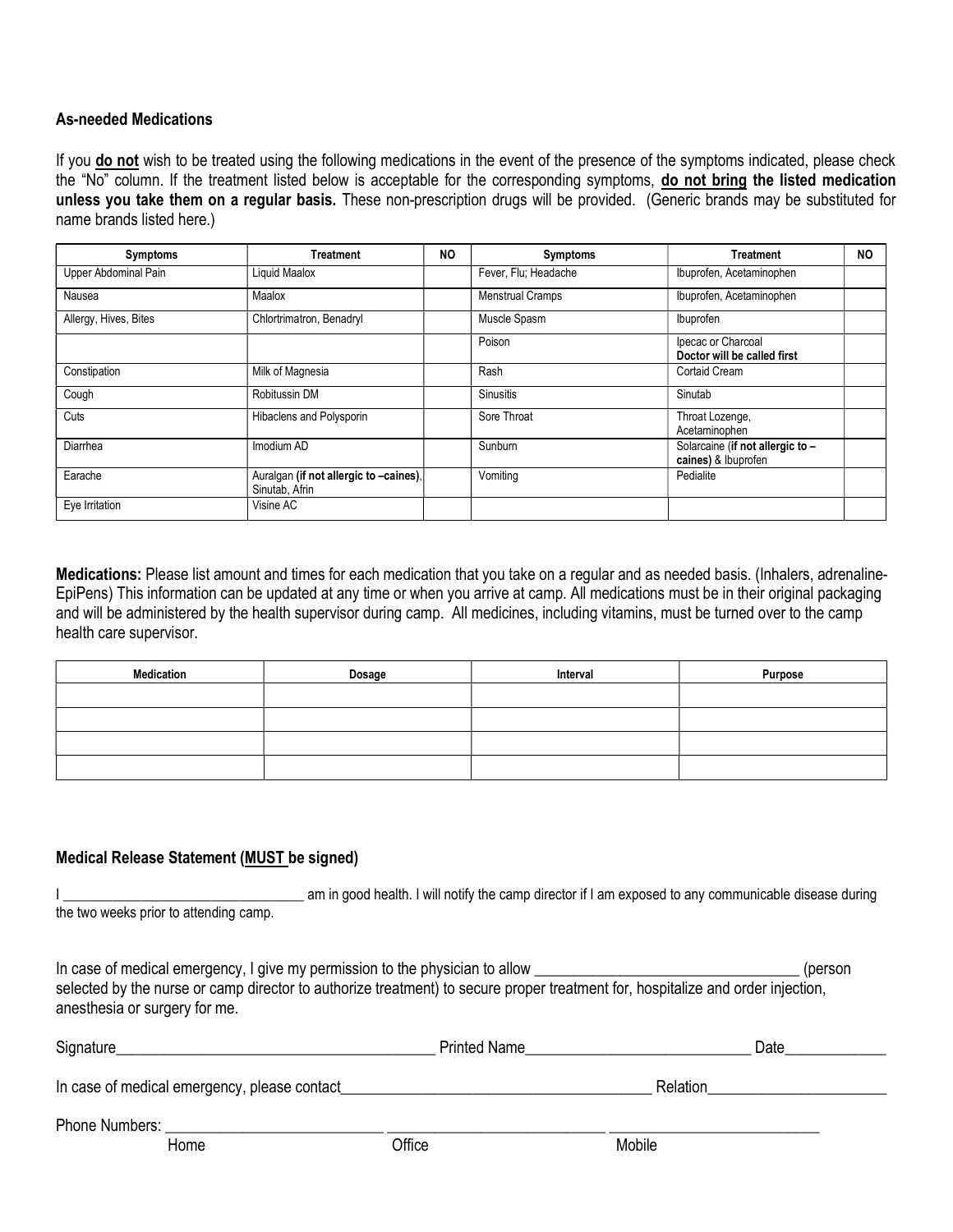# Christian Church (DOC) of Northern California/Nevada Region Community of the Great Commission 2022 COVID-19 Procedures

The Outdoor Ministry Committee of the Christian Church (DOC) of Northern California/Nevada Region has oversight for the Region's summer camp program at the Community of the Great Commission. The Region will use a layered approach to creating a safe space for summer camp. As we continue to live through the COVID-19 pandemic, the Outdoor Ministry Committee will review these procedures that will enable the Region to offer summer camp. All participants, volunteer adults and campers, that attend a camp experience this summer will covenant to follow these procedures.

The Outdoor Ministry Committee will work with the site staff of the Community of the Great Commission (CGC) and United Camps Conferences and Retreats (UCCR) to ensure that the camp management understands the Region's procedures, coordinates with the volunteer staff who run the camp programs, and abides by the regulations set by The State of California and the Department of Public Health and COVID-19 protocols.

We anticipate that, as the science changes and the pandemic is under more control, revisions will be made to these procedures. If that happens, information will be sent to congregations, clergy, and those registered for summer camp at CGC. Thank you for your patience and prayers.

### I) Pre-Camp: Health Awareness for Volunteer Staff

- 10 days before camp, site staff and volunteer staff must begin to daily take their temperature and monitor health for COVID-19 symptoms through a health log which will be provided. They must record their temperature and check mark if they have had any of these symptoms: fever, sore throat, respiratory issues, vomiting, and diarrhea. They must also share if they or their family have been out of the country in the last month. This log will be given to the nurse upon arrival at camp.
- It is the strong preference of the Outdoor Ministry Committee and the Christian Church (DOC) of Northern California/Nevada Region, that, if possible and available to them, the site staff and volunteer staff should be vaccinated prior to camp. The camp nurse should also be vaccinated prior to camp.
- Masks are required for all staff. Gaiters and face shields are not considered masks and cannot be used. Masks containing ventilation devices or valves are also not allowed. Bring at least 5 masks for the week that are KN95, fabric or surgical masks that sunlight cannot be seen through.

### II) Pre-Camp: Health Awareness for Campers:

- 10 days before camp, campers must begin to daily take their temperature and monitor health for COVID-19 symptoms through a health log which will be provided. They must record their temperature and check mark if they have had any of these symptoms: fever, sore throat, respiratory issues, vomiting, and diarrhea. They must also share if they or their family have been out of the country in the last month. This log will be given to the nurse upon arrival at camp.
- Masks are required for all campers. Gaiters and face shields are not considered masks and cannot be used. Masks containing ventilation devices or valves are also not allowed. Bring at least 5 masks for the week that are KN95, fabric or surgical masks that sunlight cannot be seen through.
- A supplemental packing list will be emailed to all registered campers for items to bring to their camp and items to leave at home.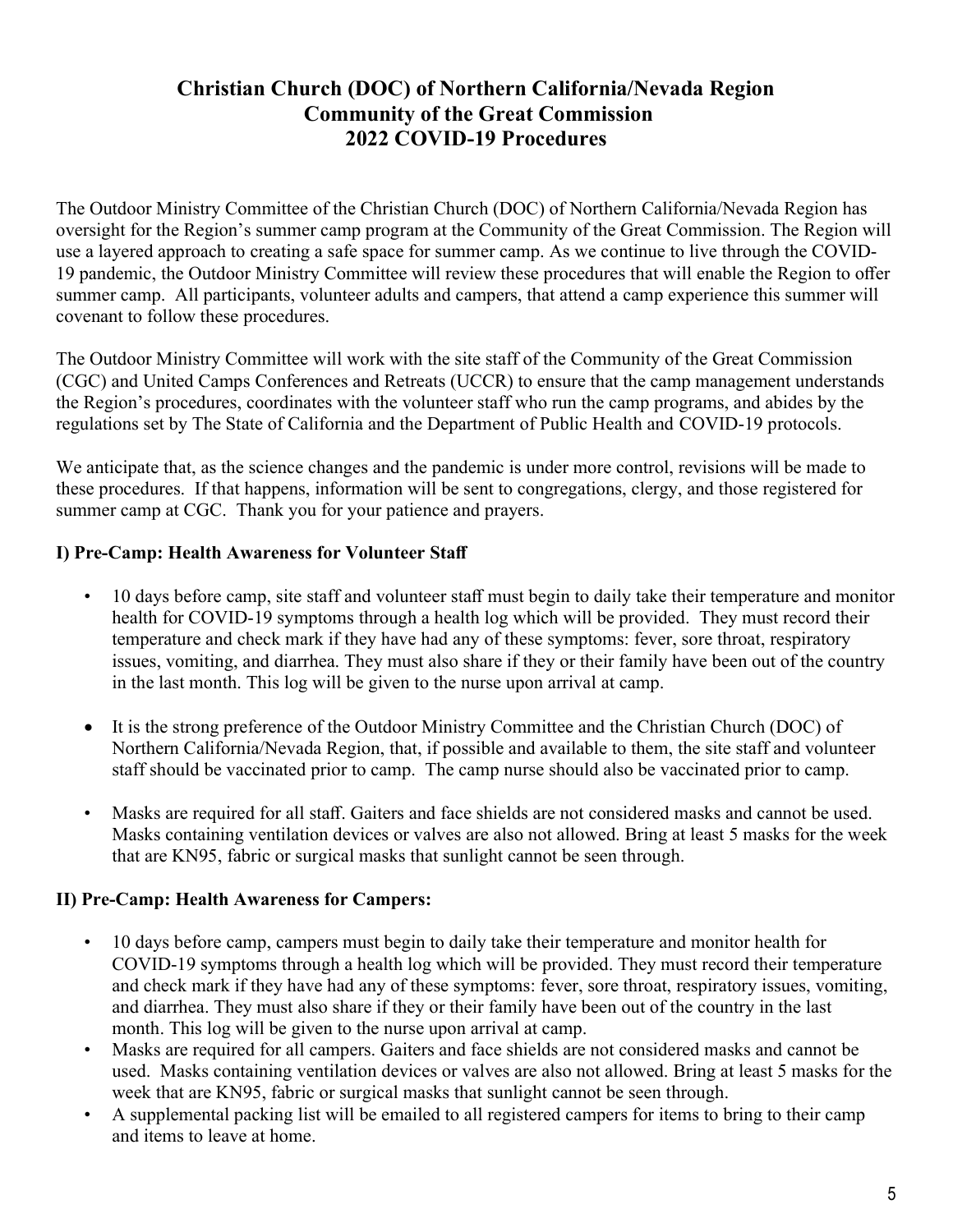## III) First Day of Camp Check-In

- Parents/Guardians or congregation representatives will not be able to tour the camp when dropping off their camper(s).
- Campers will arrive as close as possible within a designated time frame assigned to them. Parent/Guardians and campers will remain in their vehicle at a designated parking area until the check-in staff comes to their car.
- The camp nurse will meet individually with each camper at their vehicle to go over their medical form, to check in their medications, to answer any questions the camper or their parents/guardians may have, and hear any concerns. All campers will also have their temperature taken, and will have a COVID-19 health screening at this time.
- When a camper checks in at camp, his/her family will not be allowed to the cabins or other areas of the site. Once a camper completes the check in process, they say good-bye at the car and will go to their cabin and remain with their small group and counselors either in their cabin or another designated area.

## IV) During Camp:

- Monitoring We will have daily temperature checks and health screening every morning and evening as a part of ongoing monitoring of the health and safety of the campers, counselors, staff, and volunteers.
- All activities, including play, prayer, worship, study, and service will include mask wearing, distancing, and frequent hand washing/sanitizing.
- Masks are required at all times indoors, unless you are showering or brushing your teeth. There will be mask breaks outdoors.
- Large group activities, (worship, keynote, games, meals) will be structured so that small groups stay together and distanced from other small groups.
- If a camper or counselor shows symptoms of COVID-19 during camp, that individual will be isolated from their small group, with proper supervision, while awaiting a parent/guardian to arrive to take the camper home. It matters not if that is day 1, hour 1 or day 4, hour 18. For the well-being of their small group and the entire camp, campers or counselors with symptoms of COVID-19 will be required to leave the property. The camp nurse will work with the family, director, and site manager to determine next steps.
- Campers or Counselors with medical conditions that could present as COVID-19 will be first monitored, and then in consultation with medical staff, the camp directors will determine if that camper should leave camp.
- Camp bathrooms and shared spaces (i.e. Dining Hall) will be cleaned and disinfected daily. There will be signs encouraging safe practices posted around camp (i.e. handwashing, not leaving toiletries on counter tops, etc.)
- There will be adjustments to the facilities to allow for social distancing and open air spaces. The Dining Hall, Bobbitt Hall, and Claar Hall will have all the doors opened and fans circulating air through the building.
- As far as possible, campers will be asked to sleep alternatingly in upper and lower bunks, providing as much social distancing as possible.
- Contact During the Week Parents/Guardians will be required to give a phone number that is the best way to reach them in the event of an emergency. As we will be on high alert regarding possible COVID risks, we ask that parents/guardians are especially attentive to calls from Camp so that we may be able to address any possible issues as rapidly as possible.
- Small Group Life While this impacts some camp programs more than others, we will be having cabin groups stay together for most of the week. This would include meal-times and study groups.
- We are asking that siblings who identify as the same gender be put in the same cabin, and that as much as possible, cabin groups will be occupied by those who traveled to Camp together (i.e. if your church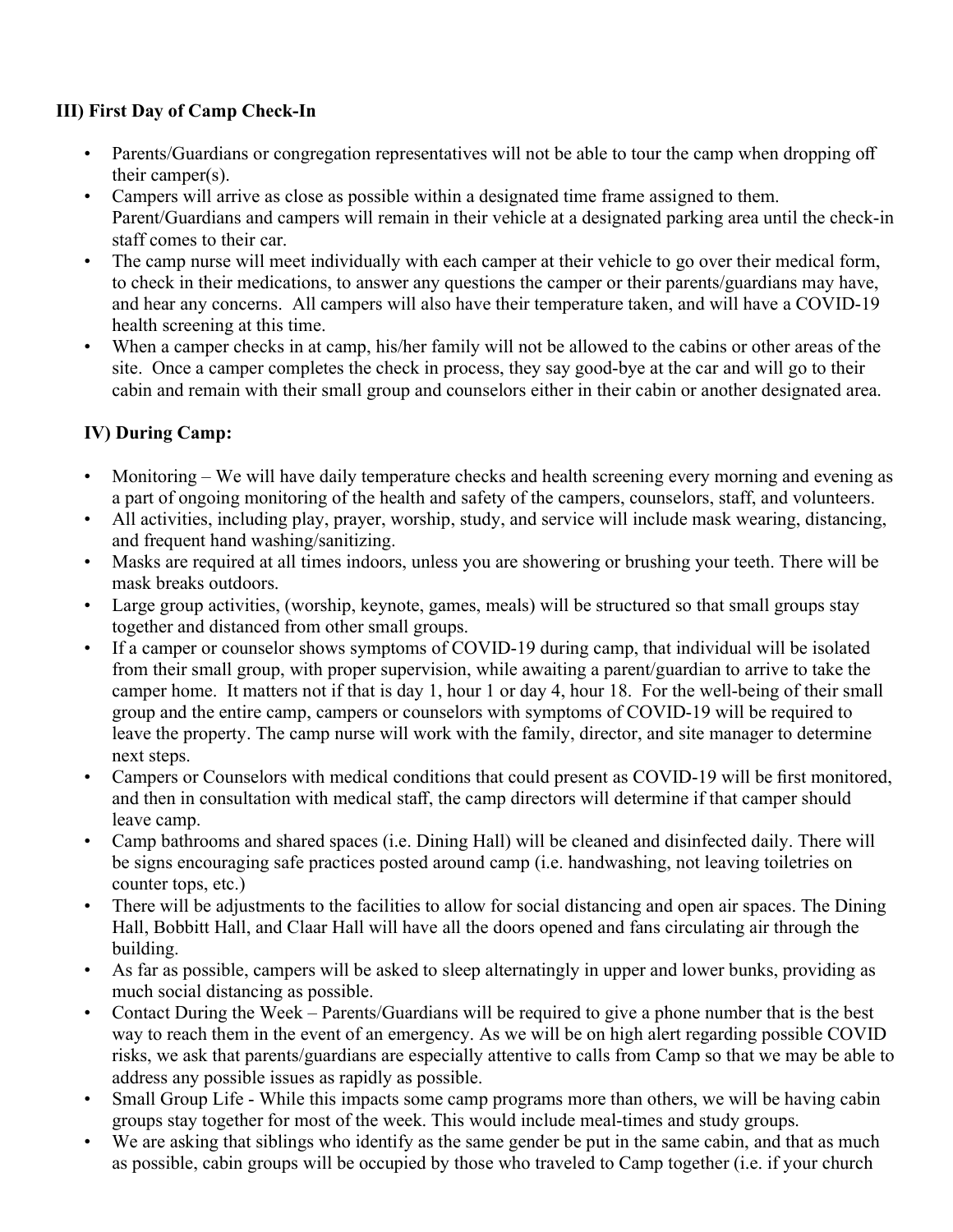drove up together, all of the people who identify as the same gender would be asked to stay in the same cabin).

- Mealtimes The tables will be distanced from one another and we will make use of outdoor picnic tables and some staggered meal times can be established, but the whole cabin will sit together for all meals. Cleaning will be carried out by camp staff after every meal. UCCR and site staff are continuously working on the safest food service procedures and will follow state and CDC guidelines for food service.
- Singing can be a large part of the camp experience. The camp directors will determine the times and places for singing. Masks (as always) will be required during singing.

# V) Last Day / Pick Up at Camp

- When parent/guardian or congregational transportation arrives to pick up campers, they will be directed to a designated parking area and asked to remain in their vehicles.
- When confirmed that transportation is on site, camper(s) will be released from their small group to their parent/guardian or congregational transportation.
- Sign out procedures will be conducted at the parent's/guardian's car or congregational transportation.

## VI) Post Camp Notification

- If a camper/counselor is sent home with COVID-19 symptoms they agree to get a COVID-19 test and report results to the camp director.
- Parents will receive an email and/or text reminder that if your camper shows COVID-19 symptoms in the next week, please contact the camp director.
- If a camper receives a positive COVID-19 test within a week of leaving camp, the camper's parent/guardian must contact the camp director.
- If a counselor or director receives a positive COVID-19 test within a week of leaving camp, they must report to the camp director and the CCNC/N Region
- Contact tracing will begin if it is deemed to do so by the Health Department, the Christian Church (DOC) of Northern California/Nevada Region, or United Camps Conferences and Retreats.

## VII. Isolation Protocols and Procedures for Testing

- If an individual meets the requirements for isolation, they will be accompanied immediately by a nurse to an isolation area. Their parent/guardian will be asked to pick them up, and the rest of the cabin will enter into isolation within their cabin as the director determines next steps.
- If this is the case, our campers, counselors, and site staff will be monitored regularly for symptoms. All of the camp will be cleaned thoroughly.
- We will contact the parents/guardians of those who are planning to attend in the coming weeks to let them know if there has been a positive case of COVID-19 at any camp session. Of course, if they do not feel comfortable sending their child to camp, we will offer a full refund for their registration.
- If there are multiple positive cases of COVID-19 from across the camp, CGC will be closed for assessment and the Health Department and the Center for Disease Control will be notified.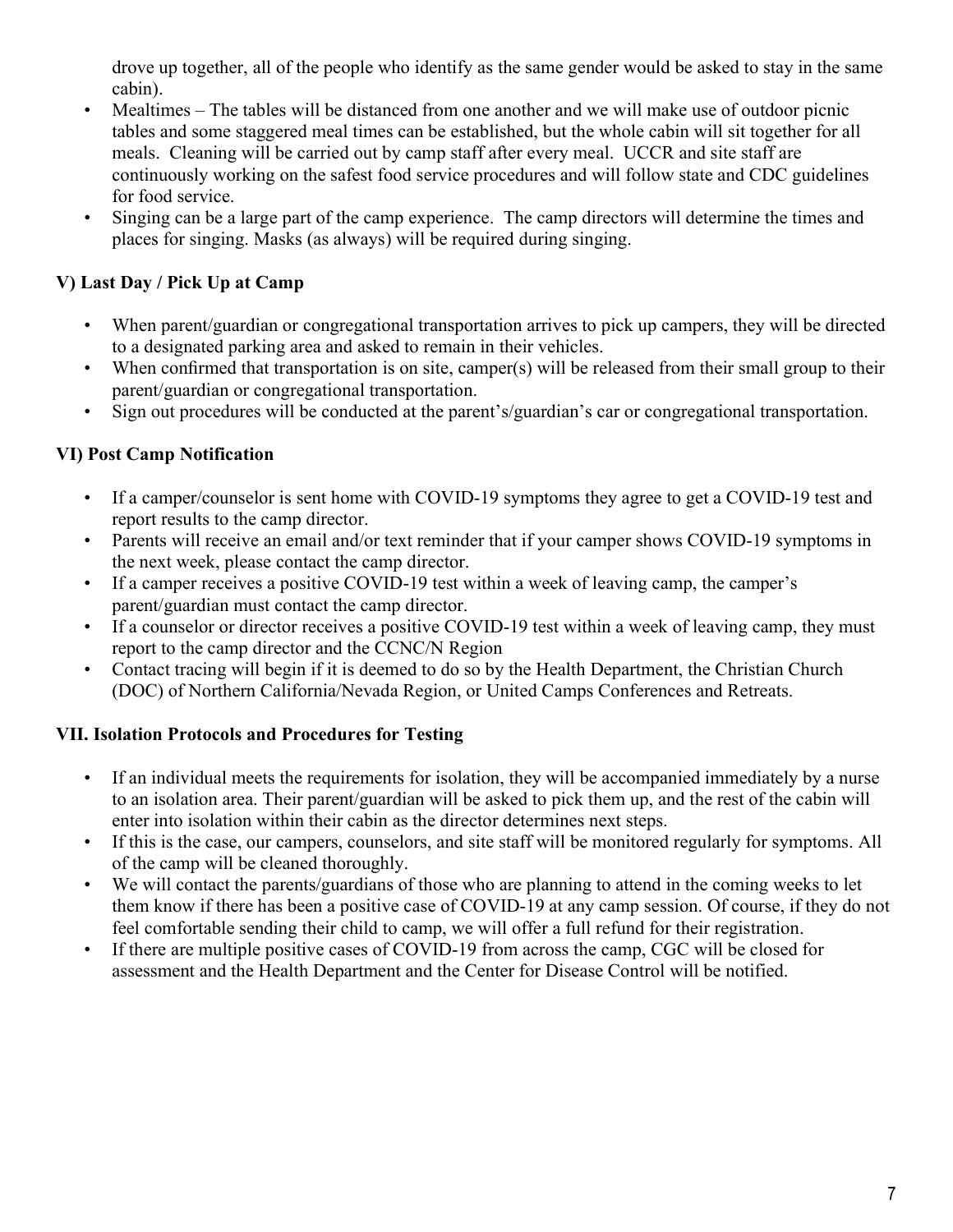2/25/2022

#### The Community of the Great Commission Participant COVID-19 Waiver, Release, Indemnification of all Claims & Covenant Not To Sue

Minor Participant Name: (Junior, Chi Rho, and CYF camp participants not accompanied by a parent or grandparent)

Family Name: (JOY Camp participants)

Adult Participant Name: (Junior, Chi Rho, CYF, and JOY Staff and Adult Camp Participants)

NOTICE: THIS IS A LEGALLY BINDING AGREEMENT. Read this document carefully and in entirety. By signing this agreement, you give up your right and/or any named minor's right to bring a court action to recover compensation or obtain any other remedy for any personal injury or property damage however caused arising out of your participation and/or the named minor's participation in the camping program of the Christian Church (Disciples of Christ) of Northern California/Nevada Region at the Community of the Great Commission.

#### ACKNOWLEDGMENT OF RISK

I, in my legal capacity as the parent/guardian of the minor named above, and/or as a participant myself, do hereby acknowledge and agree that participation in any activities comes with inherent risks. I have full knowledge and understanding of the inherent risks associated with any activity or program participation, including but in no way limited to: (1) slips, trips, and falls, (2) aquatic injuries, (3) athletic injuries, and (4) illness, including exposure to and infection with viruses or bacteria. I further acknowledge that the preceding list is not inclusive of all possible risks associated with any activity or program participation and that said list in no way limits the operation of this Agreement.

### CORONAVIRUS / COVID-19 WARNING & DISCLAIMER

Coronavirus, COVID-19 is an extremely contagious virus that spreads easily through person-to-person contact. Federal and state authorities recommend social distancing, mask wearing, and hand washing as a means to prevent the spread of the virus. COVID-19 can lead to severe illness, personal injury, permanent disability, and death. Participating in the Christian Church (Disciples of Christ) of Northern California/Nevada Region at the Community of the Great Commission programs or accessing facilities that host our programming could increase the risk of contracting COVID-19. The Christian Church (Disciples of Christ) of Northern California/Nevada Region at the Community of the Great Commission in no way warrants that COVID-19 infection will not occur through participation in the Christian Church (Disciples of Christ) of Northern California/Nevada Region at the Community of the Great Commission camping programs and the facilities that host our programming.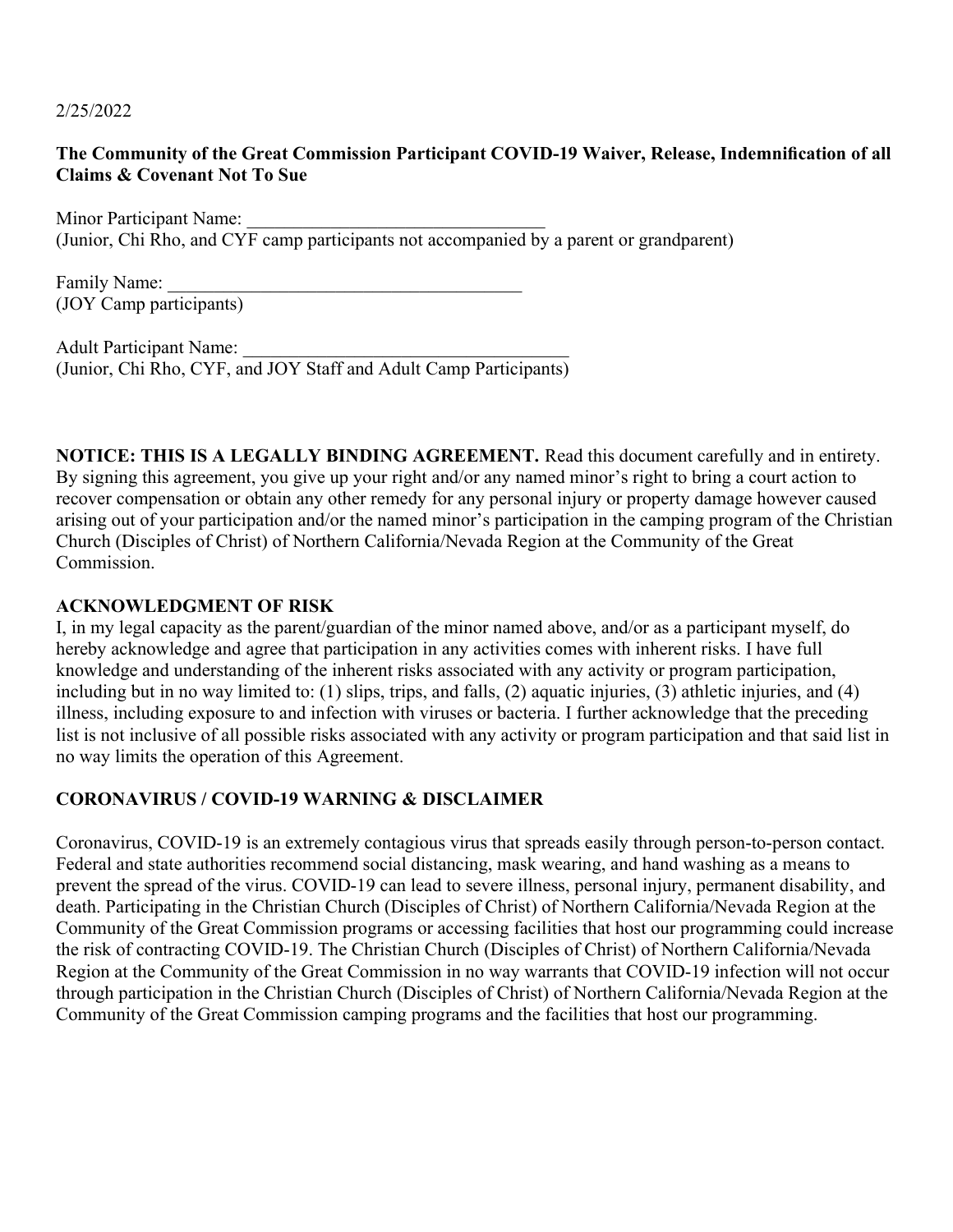## WAIVER, RELEASE, INDEMNIFICATION & COVENANT NOT TO SUE

In consideration of your participation and/or the named minor's participation in the Christian Church (Disciples of Christ) of Northern California/Nevada Region at the Community of the Great Commission activities and programs, I am the parent/guardian of the minor named above, agree to release and on behalf of myself and/or the minor named above, my heirs, representatives, executors, administrators, and assigns, HEREBY DO RELEASE the Christian Church (Disciples of Christ) of Northern California/Nevada Region at the Community of the Great Commission, its officers, directors, employees, volunteers, agents, representatives and insurers ("Releasees") from any causes of action, claims, or demands of any nature whatsoever including, but in no way limited to, claims of negligence, which I, the named minor, my heirs, representatives, executors, administrators and assigns may have, now or in the future, against the Christian Church (Disciples of Christ) of Northern California/Nevada Region at the Community of the Great Commission on account of personal injury, property damage, death or accident of any kind, arising out of or in any way related to the use of facilities/equipment or participation in the Christian Church (Disciples of Christ) of Northern California/Nevada Region at the Community of the Great Commission programs whether that participation is supervised or unsupervised, however the injury or damage occurs, including, but not limited to the negligence of Releasees.

In consideration of my participation and/or the named minor's participation in activities and programs, I, the undersigned parent/guardian of the named minor, agree to INDEMNIFY AND HOLD HARMLESS Releasees from any and all causes of action, claims, demands, losses, or costs of any nature whatsoever arising out of or in any way related to my program participation and/or the named minor's activity and program participation.

I hereby certify on behalf of myself and/or the named minor that I have full knowledge of the nature and extent of the risks inherent in any activity and program participation and that I, and/or on behalf of myself and the named minor, am voluntarily assuming said risks. I understand that I and/or the named minor will be solely responsible for any loss or damage, including personal injury, property damage, or death, that I and/or the named minor sustains while participating in any activities and programs and that by signing this agreement I, on behalf of myself and/or the named minor, HEREBY RELEASE Releasees of all liability for such loss, damage, or death. I further certify that I and/or the named minor is in good health and has no conditions or impairments which would preclude my/his/her safe participation in any activities and programs.

I further certify I am therefore of lawful age (18 years or older) and otherwise legally competent to sign this agreement, and that I have legal capacity to act as the parent/guardian of the named minor. I further understand that the terms of this agreement are legally binding and certify that I am signing this agreement, after having carefully read it, of my own free will.

| Date:                                 |  |  |
|---------------------------------------|--|--|
| Parent/Guardian Signature:            |  |  |
| Parent/Guardian Name (Print Clearly): |  |  |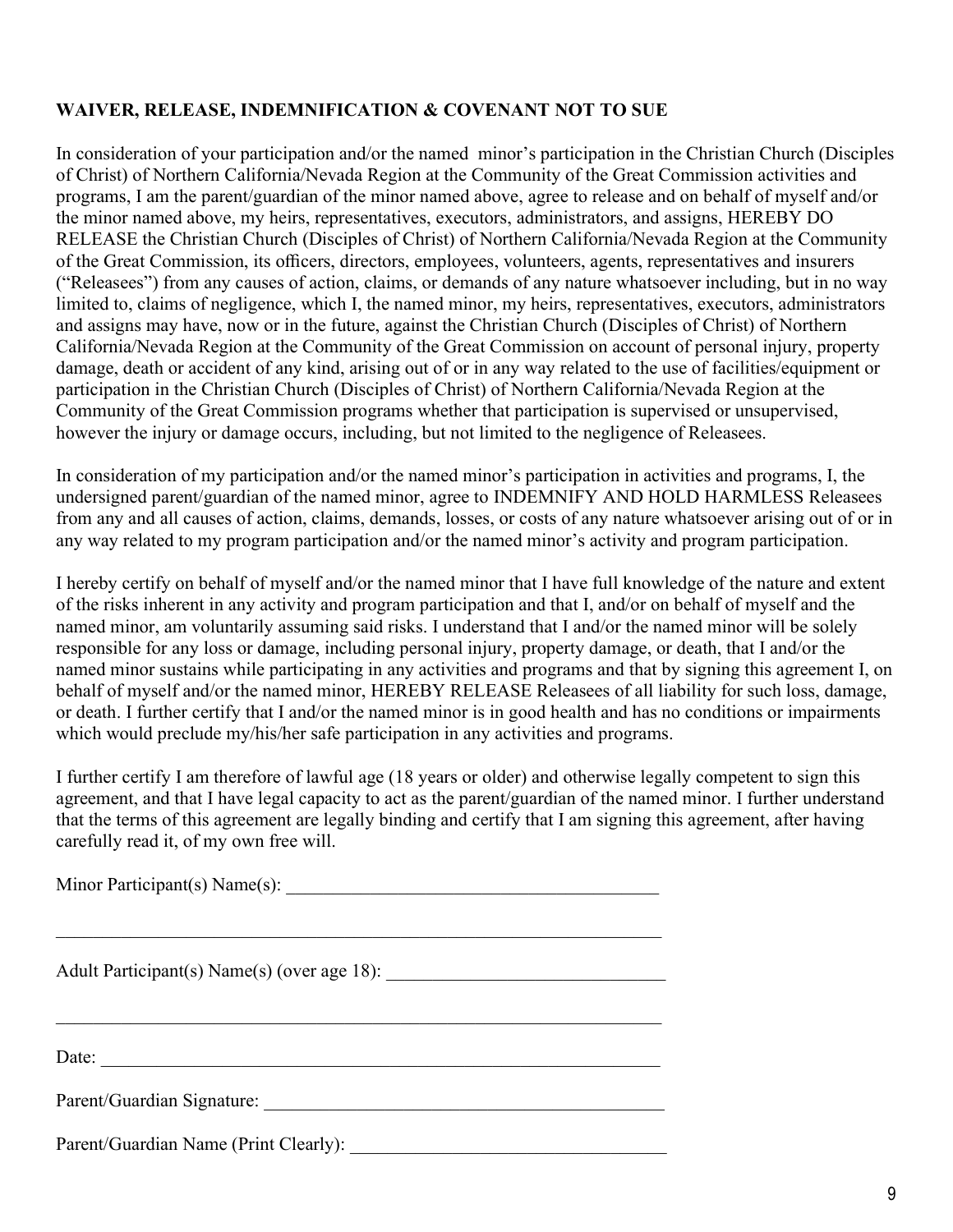## United Camp, Conferences and Retreats (UCCR) Information for Providing a Safe and Healthy 2022 Program and Camp

### Prior to camp: Available for you from UCCR-

- Sample letter to parents explaining Covid-19 pre-cautions for camp to include: packing, keeping personal items in one place during camp, staying with cabin group for duration of camp, foodservice, lodging, bathroom/shower use, outdoor activities, arrival and departure procedures.
- 10 days prior to camp temperature reading instructions and form.
- Conversations with UCCR Site Director about pre-cautions; Site Director is be available for call/zoom with all your staff if helpful.
- UCCR Resource Guide for Health Providers revised for COVID-19 pre-cautions and health and safety.
- Upon request a copy of UCCR's Communicable Disease Plan (CDP).

## What you can expect from UCCR

### Food service:

- Distanced waiting for plated food
- Food will be plated and handed to each guest.
- Cabin groups will have their own table and will eat as a cabin group for all meals.
- Refreshments will be on table.
- Eating utensils will be on the table.
- Condiments will be packets on the table.

## Food service prep:

- All employees will complete a questionnaire and have temperature taken when reporting to work each day.
- Employees that have come into contact with a COVID-19 positive person will not be allowed to work.
- Employees with an above average temperature will not be allowed to work.
- Employees wear masks when preparing, handling food, and in the kitchen.
- As always employees wear sterile gloves when preparing and handling food.

## Cleaning:

- Daily disinfecting of lodging.
- Twice daily cleaning and disinfecting of bathrooms.
- Cleaning and disinfecting of dining hall after each meal.
- Twice per day disinfecting of common touch surfaces such as door handles.

## **During Camp**

Lodging:

- Each cabin group will stay together for the duration camp.
- CDC/ACA proposed guidelines recommend no more than a ratio of 14 campers to 1 or 2 counselors as a cabin group.
- Cabin use will be maximized for distanced sleeping.
- In lodging where required sleeping will be toe-to-toe or toe-to-head; sleeping will never be head-tohead.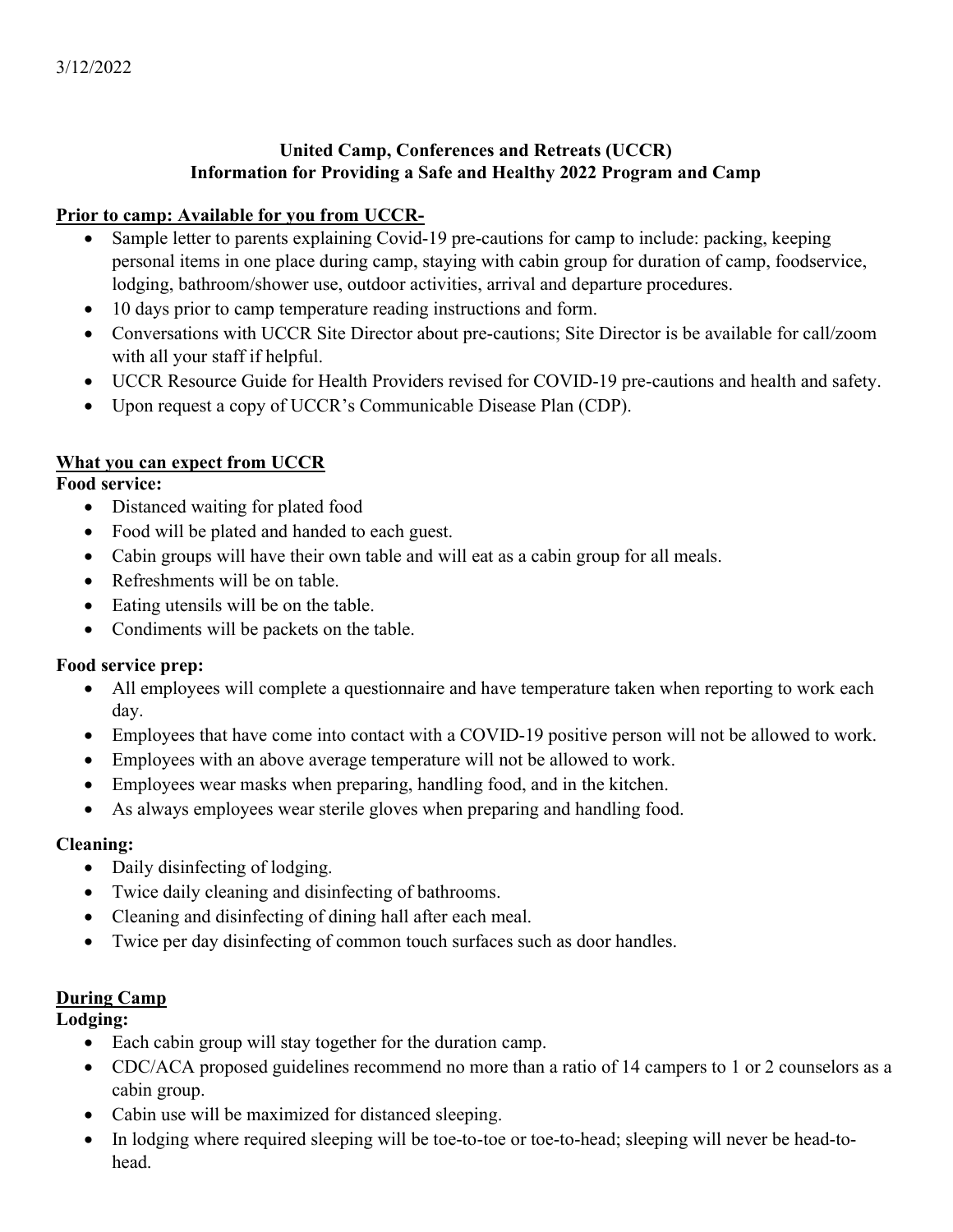• Personal belongings must stay in participants bag/suitcase.

### Bathroom use:

- Campers can share bathroom if they are 6 ft apart.
- Campers will be instructed on how to use disinfectant to spray down handles such as faucet and door handles after use.

## Outdoor recreation areas:

- Areas will be disinfected as needed.
- CDC has determined that chlorine prohibits the transmission of COVID-19.
- Water does not transmit COVID-19.
- Swimmers will be encouraged to stay 6 ft apart.

## Health administration:

- Upon arrival, each group will take and record temperature of each participant.
- Daily, the temperature of each participant will be taken and recorded by the group.
- Campers with above average temperature will be isolated and parents called to pick up child.
- UCCR Resource Guide for Health Providers will be revised to include pre-cautions and health and safety of all participants with regard to COVID-19.

## General:

- Masks will be worn by all guests and staff when not eating, bathing, sleeping.
- Masks will be worn when outdoors.
- Maintain 6ft apart when possible such as waiting for meals, when in classroom settings and sitting together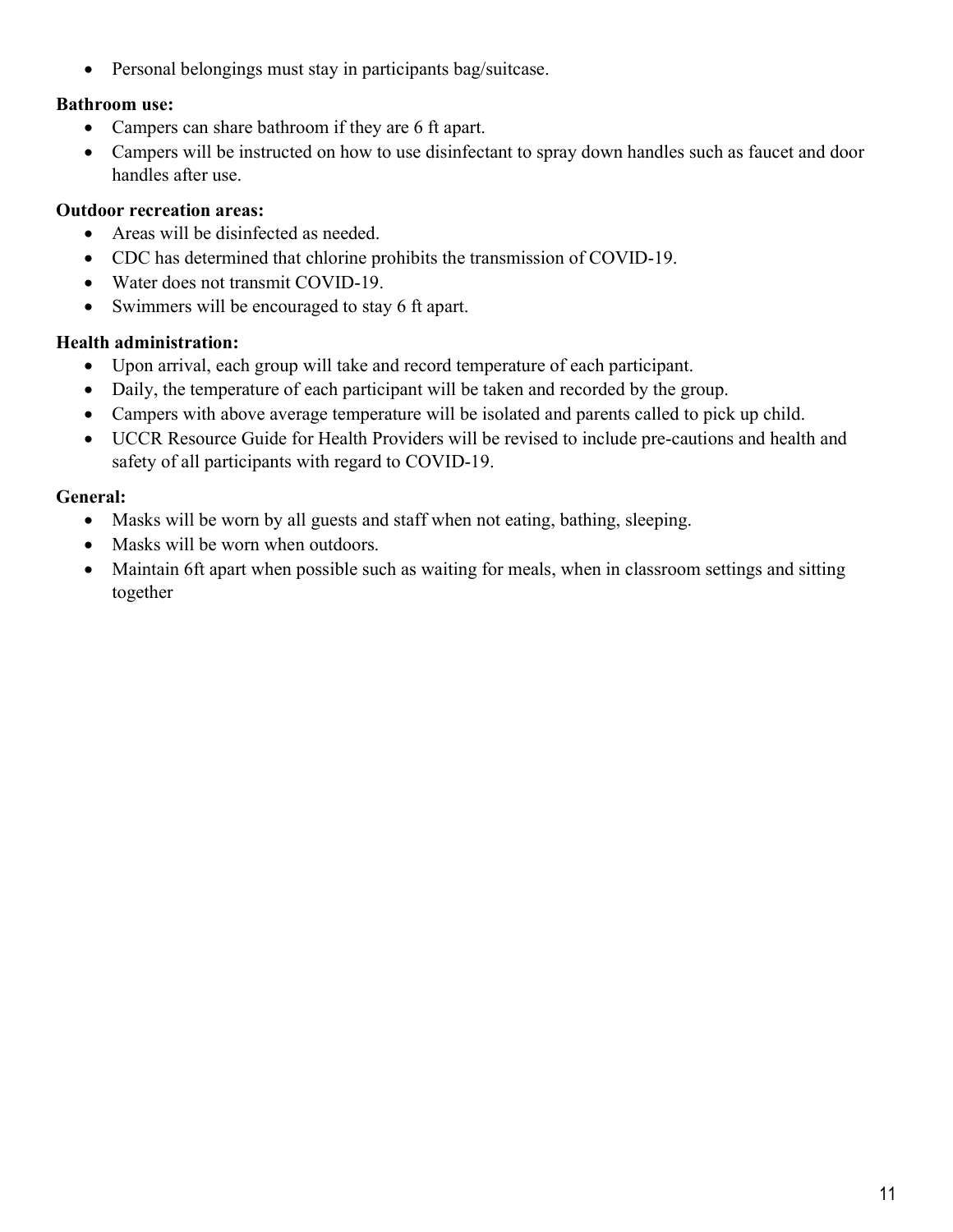# Social Media Usage Guidelines for All Regional Youth Ministries - Christian Church of Northern California-Nevada (CCNC-N) (Cyber Policy)

 CCNC-N views social networking sites (e.g. Facebook, Twitter, Snap Chat, etc.), personal websites, and weblogs, as an appropriate manor of self-expression during non-camp time. During the week of summer camp however, we would ask that staff refrain from unnecessary and avoidable electronic posting and/or communication, and that all youth participants refrain from any kind of electronic posting and/or communication.

If after summer camp, staff persons or campers choose to identify themselves as participants in one of our camp programs on such Internet venues, they may be viewed by a third party as a representative of CCNC-N. In light of that possibility, our program will ask all camp participants to be in the following covenant, and that all observe the following guidelines when referencing the camp, its programs, activities, other campers, volunteers, camp staff, or regional church leaders, in any electronic posting and/or communication.

- I will always be respectful of those that are mentioned and/or may read any of my electronic postings and/or communications.
- I will not use obscenities, profanity, or vulgar language.
- I understand that it is unacceptable to harass, bully, or intimidate anyone via electronic communication. (Behaviors that constitute harassment, bullying, or intimidation include, but are not limited to: derogatory comments with respect to race, religion, gender, sexual orientation, economic status, culture, or disability; and comments that are sexually suggestive, humiliating, or demeaning; and comments that threaten to stalk, haze, or physically injure another camp participant)
- I will not use electronic communications to discuss engaging in conduct that is prohibited by any camp policies or covenants.
- As a staff person I will not initiate any electronic communication through social media websites with campers, nor will I post any photos or video of any campers.